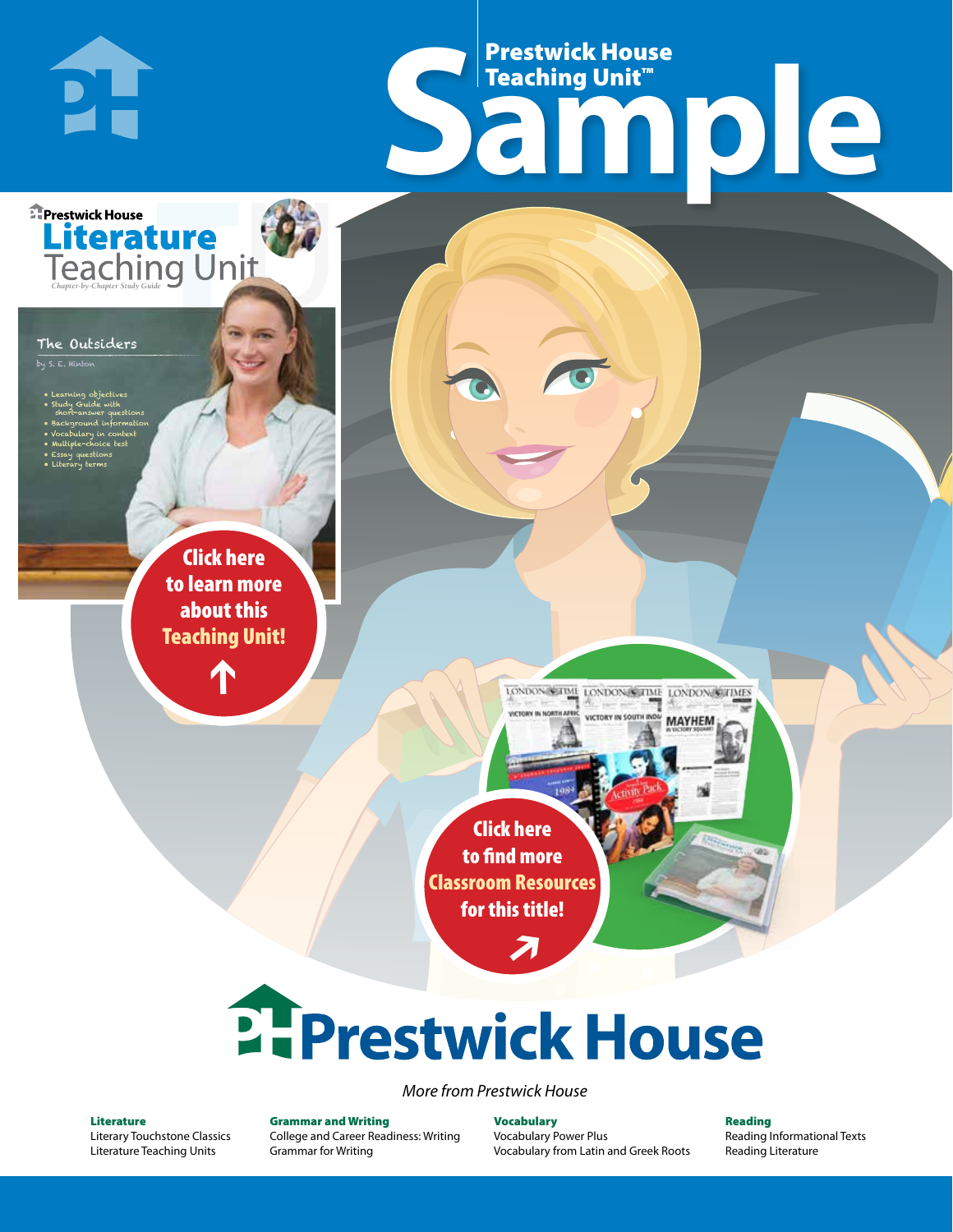

## The Outsiders

### by S. E. Hinton

- Learning objectives
- Study Guide with short-answer questions
	- Background information
		- Vocabulary in context
			- Multiple-choice test
				- Essay questions
					- Literary terms

# **EFPrestwick House**

**P.O. Box 658, Clayton, DE 19938 www.prestwickhouse.com 800.932.4593**

**ISBN: 978-1-58049-026-9**

**Copyright ©2017 by Prestwick House Inc.**

**All rights reserved. No portion may be reproduced without permission in writing from the publisher.** 

**Item No: 300831**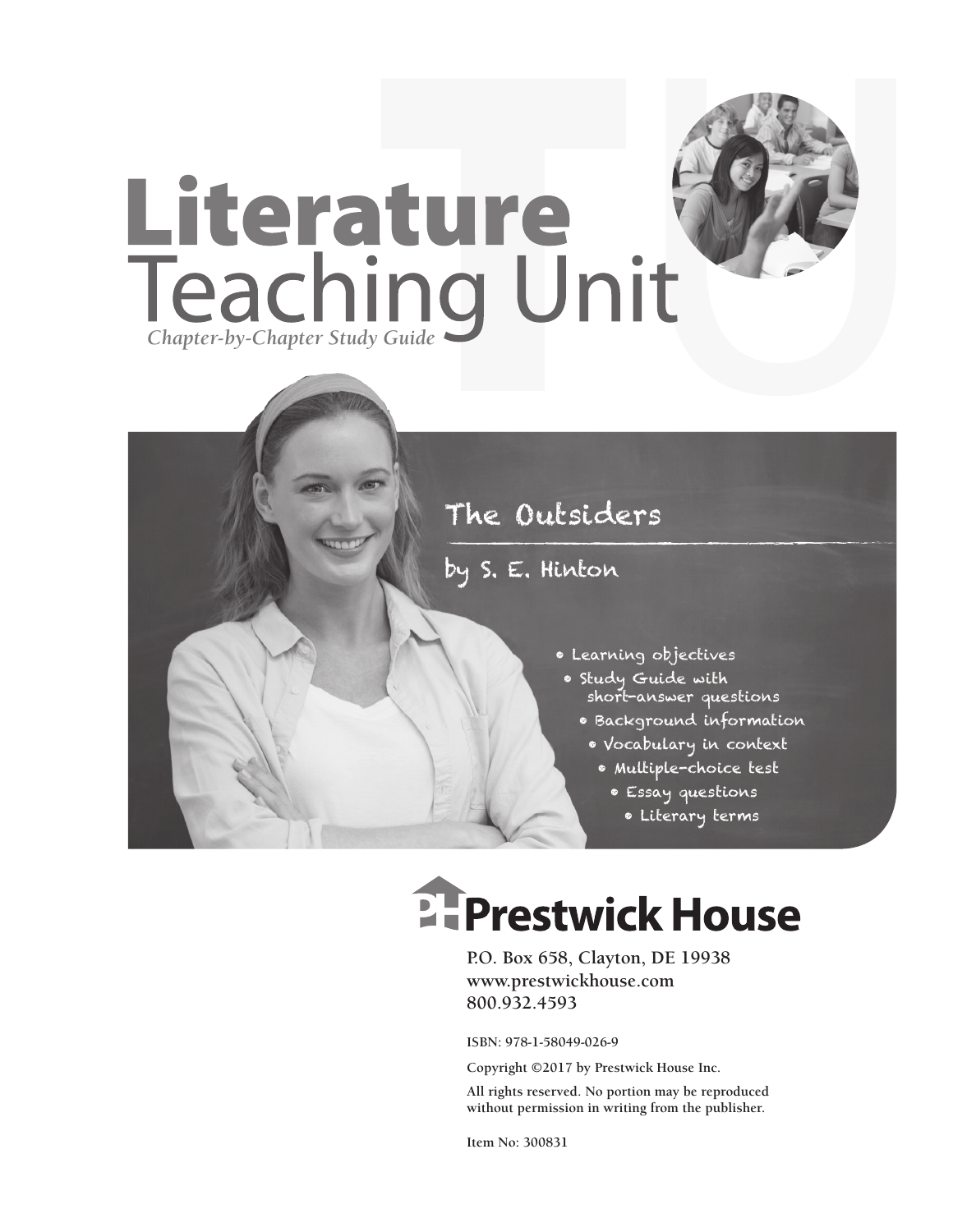#### **Objectives**

By the end of this Unit, students will be able to

- 1. write an essay which explains and supports the following statement: *The Outsiders,* by S. E. Hinton, is a good example of a coming-of-age novel.
- 2. identify and discuss the following themes in this novel and cite comments and incidents in the novel for support:
	- A. People need to relate closely to other people; otherwise, they become hard and dried-up inside.
	- B. When parental love and approval are not present, the approval of friends and gang members can be a substitute, but never a completely satisfactory substitute.
	- C. Peer pressure for conformity can weaken an individual's sensitivity and sense of individuality.
	- D. Judging people by their appearances is foolish and makes people seem like stereotypes, rather than individuals.
	- E. Human worth cannot be measured by cars, clothes, or social class standing. Every person is unique; that is, all people share a common humanity, but each one has qualities that set him or her apart.
	- F. Violence does not solve problems and differences. In fact, it may only lead to more violence.
	- G. In life as we grow older, we should try to hang on to our innocence and to our sense of wonder and freshness, rather than letting ourselves become bored with life.
	- H. In life, it is important to have emotions, but not feel them so strongly that they lead to violence.
- 3. define the following terms and give examples from the novel to support the definitions:
	- A. Stereotype
	- B. Foreshadowing
	- C. Metaphor
	- D. Allusion
	- E. Flashback
	- F. Narrator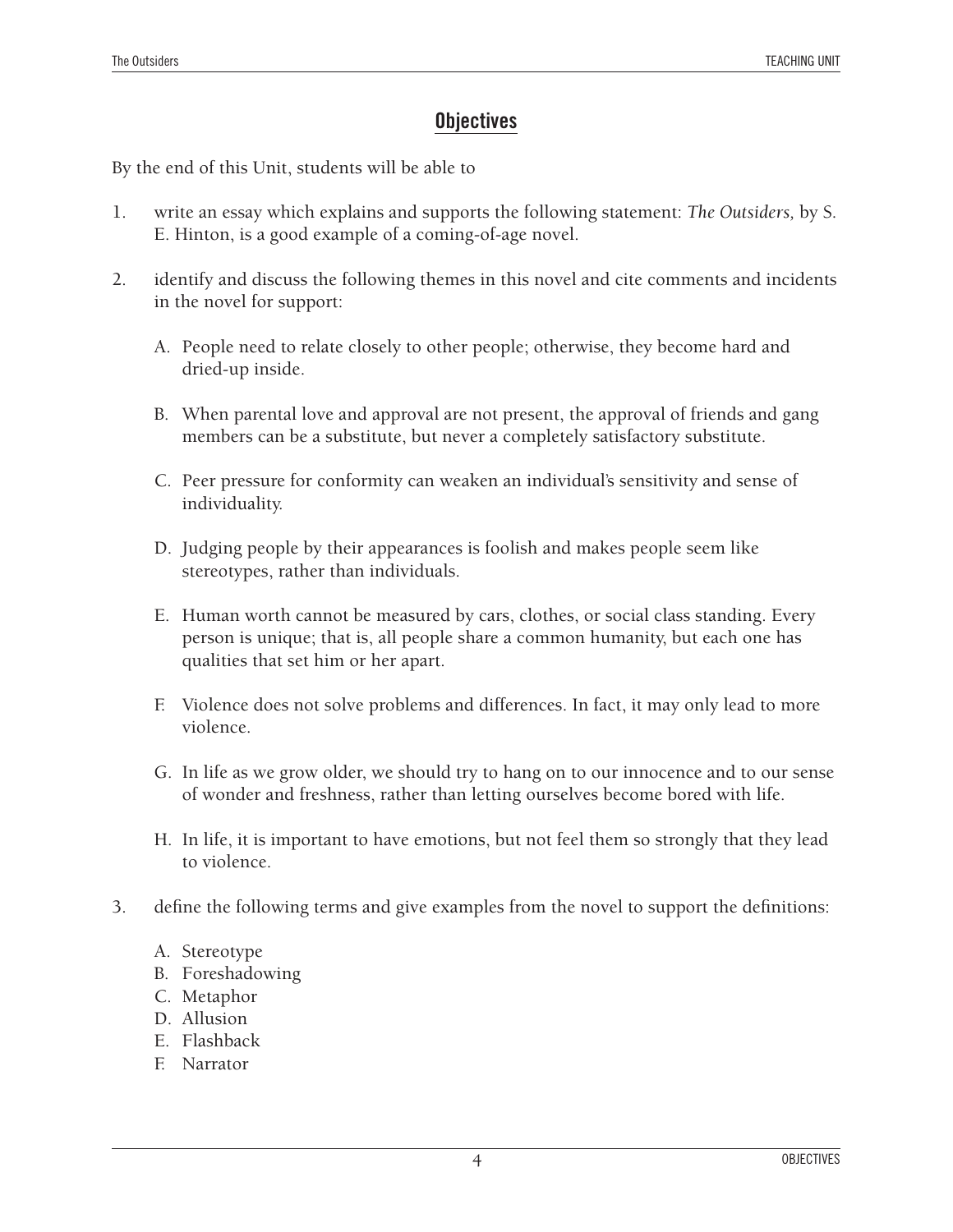#### **Questions for Essay and Discussion**

- 1. Here are some ideas presented in the novel that the author appears to believe are true. Which of these, from your experience, do you believe to be true?
	- A. When parental love and approval is absent, the approval of friends may be a substitute, but never a wholly satisfactory substitute.
	- B. People who do not love and relate to other people dry up inside and become bitter and mean.
	- C. Peer pressure from your group can force you to be someone you do not want to be.
	- D. Many people do make judgments about people based on stereotypes that exist in their minds.
	- E. Every human being is unique but also a part of humanity; therefore, every human being should be respected and given consideration.
	- F. Violence does not solve problems and may only lead to making problems worse.
	- G. People, as they grow older, may lose their sense of wonder and become bored and emotionless people if they are not careful.
	- H. While it is important to feel things, we must restrain ourselves so that we do not feel them too violently.
- 2. Explain why this novel is a good example of the Coming-of-Age theme. Support your answer by referring to comments and incidents from the novel.
- 3. Define the following terms and give examples from the novel:
	- A. Flashback **F.** Dynamic character
	- B. Metaphor G. static character
	- C. Allusion H. Point of View
	- D. Symbol
	- E. Narrator
- 4. Write a short essay in which you explain how foreshadowing is used in this novel to build interest and suspense.
- 5. Explain how in this novel both the Socs and the greasers are guilty of stereotyping.
- 6. Be prepared to write a one-half page description of each of the major characters in the novel.
- 7. List the major incidents in the plot of this novel and identify those incidents that are part of the *Exposition*, those that constitute *Rising Action*, the incident that is the *Climax*, those that are part of the *Falling Action,* and the one which is the *Resolution*.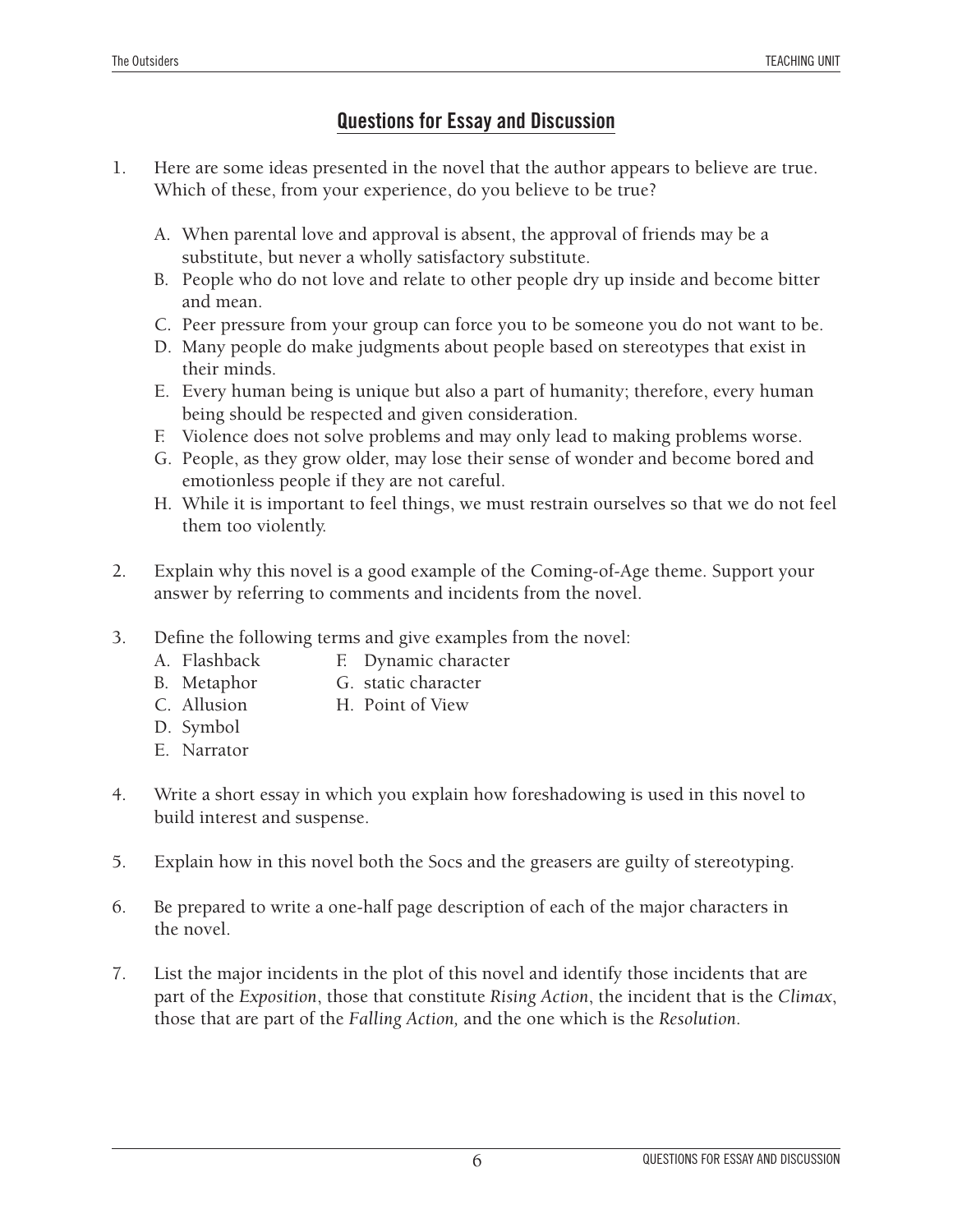## **The Outsiders**

#### **Chapter One**

#### **VOCABULARY**

 $asset - a positive$ smarting - feeling pain

Who is the narrator in this story? Describe him. 1.

 $2.$ Who are the Socs? Who are the greasers?

3. Identify the following characters: Darryl, Sodapop, Steve Randall, Dallas Winston, and Johnny.

the control of the control of the control of the control of the control of

 $4.$ How did Two-Bit Mathews get his name? What type of stealing is his specialty?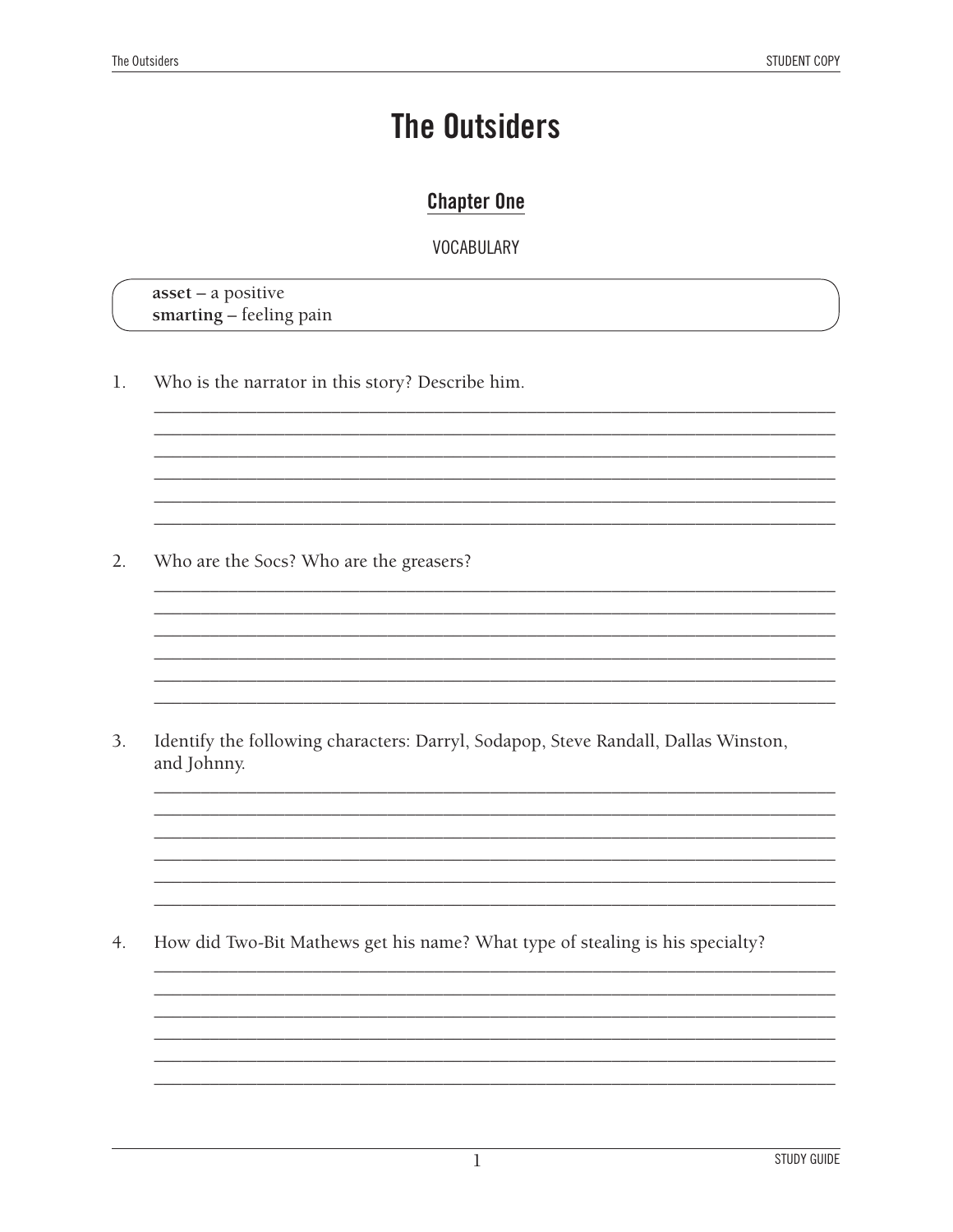5. Find and explain a quote in this Chapter that indicates how Ponyboy feels about his friends.

In this Chapter, how far in the past did the incident occur, and what are some of the 6. details about Johnny's life?

7. What does Cherry tell Ponyboy about the Socs that he has a hard time believing?

and the control of the control of the control of the control of the control of the control of the control of the

8. What does Cherry's comment to Ponyboy about trouble suggest or foreshadow?

9. Earlier, Cherry showed herself to be a sensitive person when she finishes Marcia's statement by saying both boys look sixteen. What is it Marcia is going to say, and why does Cherry stop her?

10. The last line in Chapter Two refers to what? What is foreshadowed by this line?